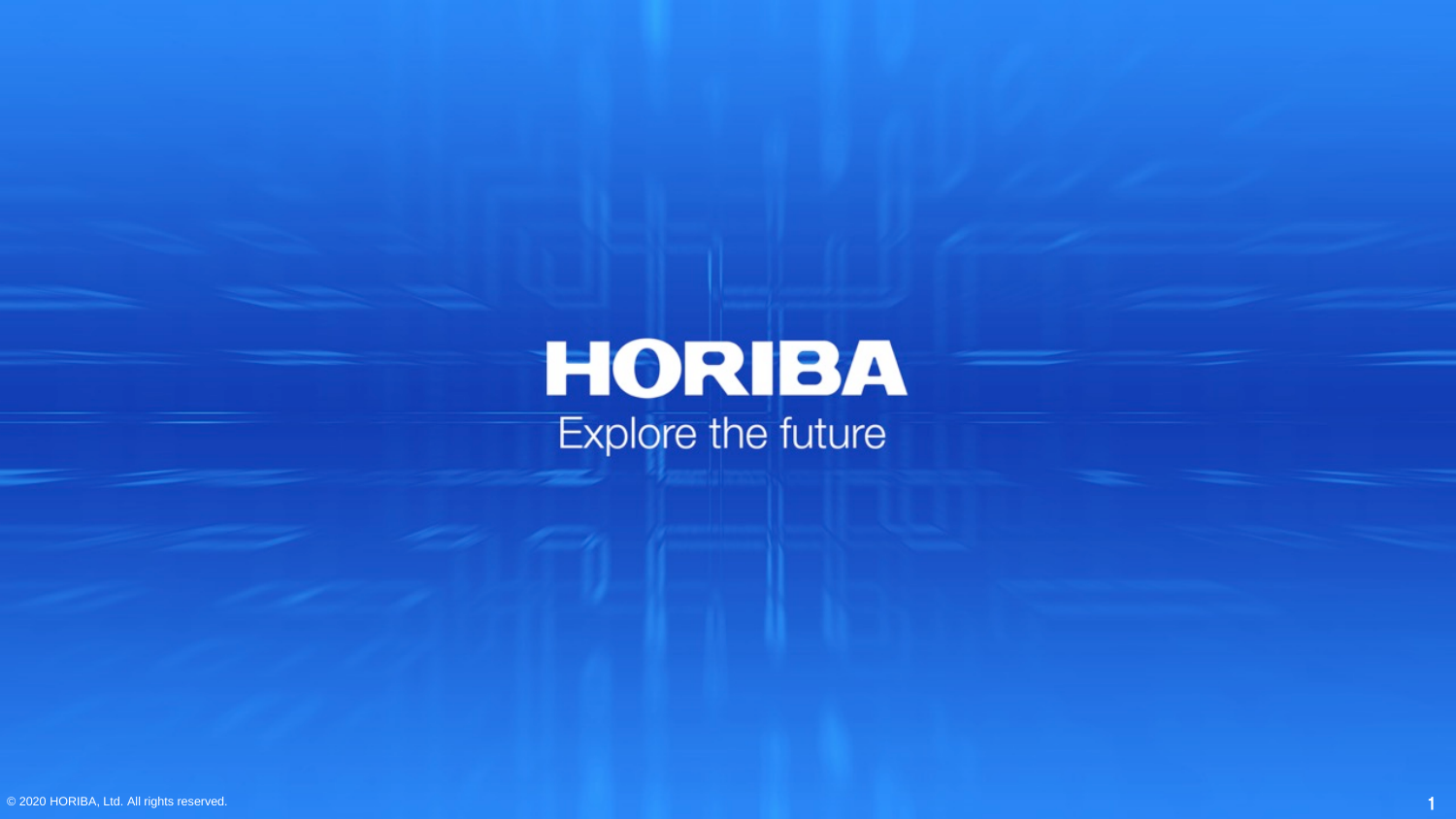**HORIBA** 

HORIBA, Ltd. International Sales Department

Leo YASUKAWA

### Introduction to HORIBA Infrared Thermometer

December 8th, 2020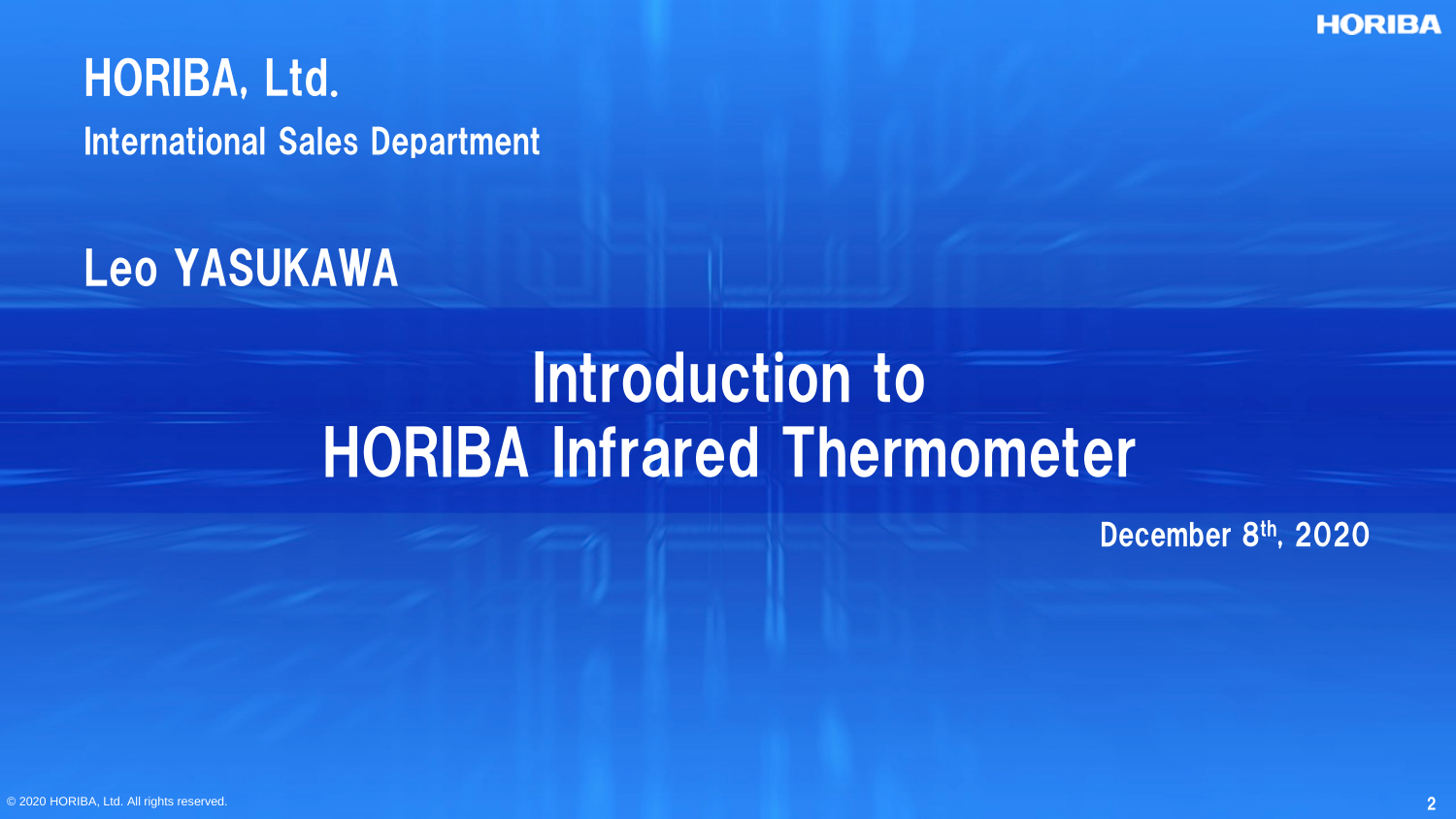## Corporate Outline

- **Head Office**
- **Founded**
- **Incorporated**
- **Net Sales**
- **Employees**
- **Business**

Kyoto, Japan October 17, 1945 January 26, 1953 200.2 BJPY (FY2019) 8,288 (FY2019) Manufacturing, sales, services of analysis and measurement equipment



Chairman & Group CEO Atsushi Horiba



Founder Dr. Masao Horiba



### Motto "Joy and Fun"

Work that occupies most of the time in our lives should be more fulfilling to be able to enjoy our lives even more. Taking on new challenges and having pride in our work leads us to "Joy and Fun."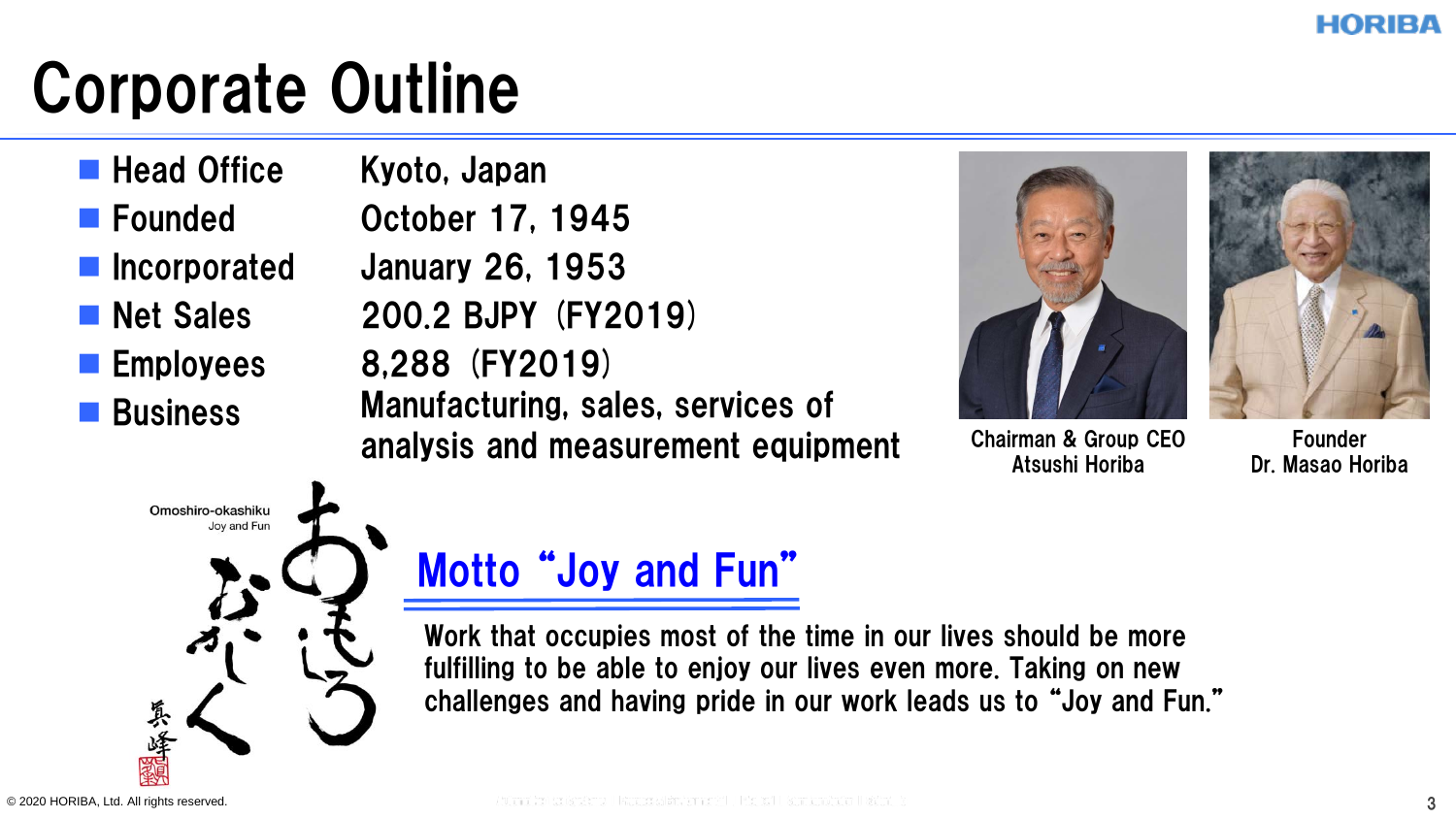# Principle of Infrared Thermometer

#### $\blacksquare$  Infrared Thermometer

A thermometer that can quickly measure the surface temperature of an object without contact

#### **Heat Energy**

Spectral range of the radiation light differs depending on the temperature of the object



© 2020 HORIBA, Ltd. All rights reserved. All the contract the contract of the contract of the contract of the contract of the contract of the contract of the contract of the contract of the contract of the contract of the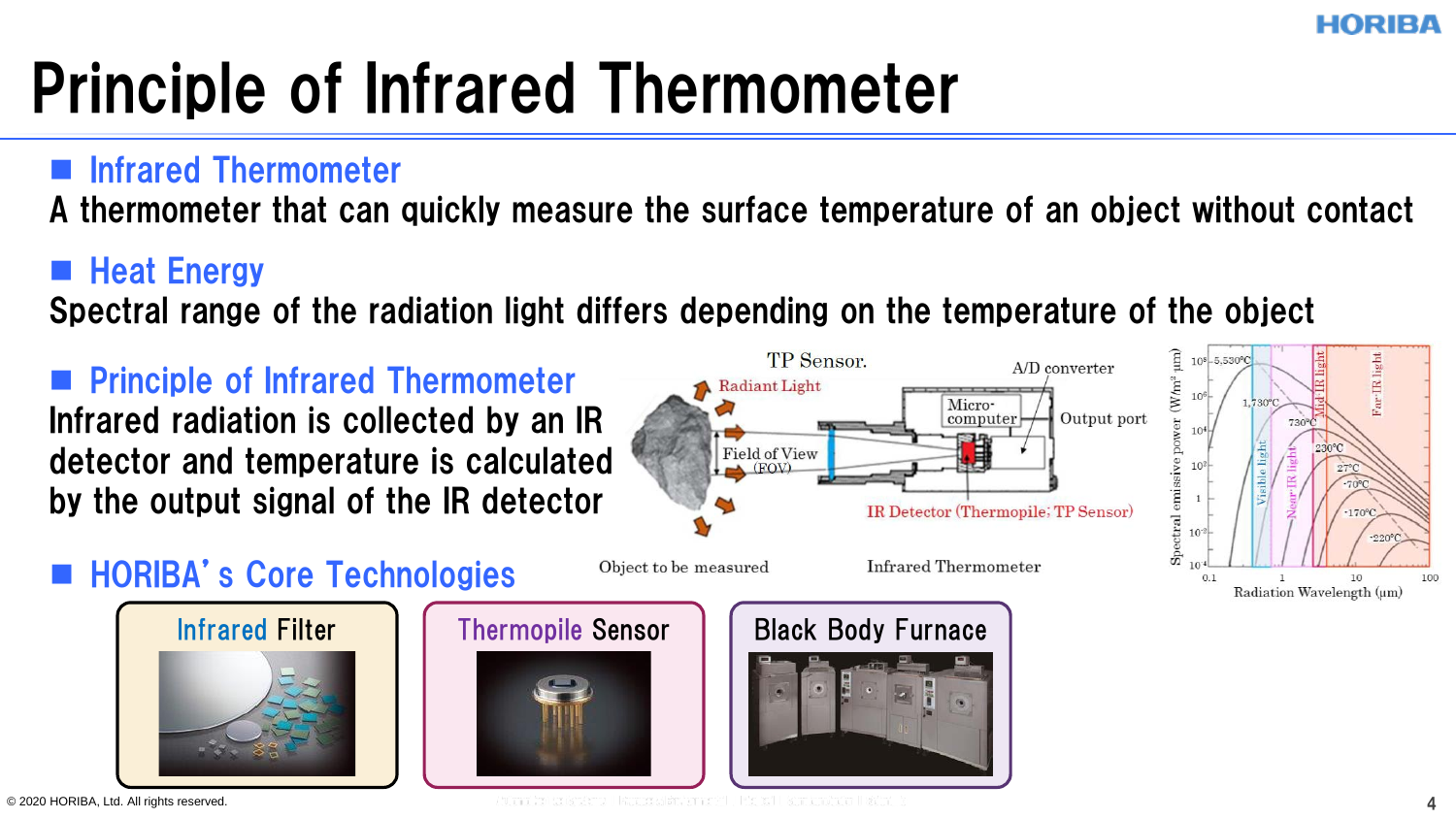### Product Lineup

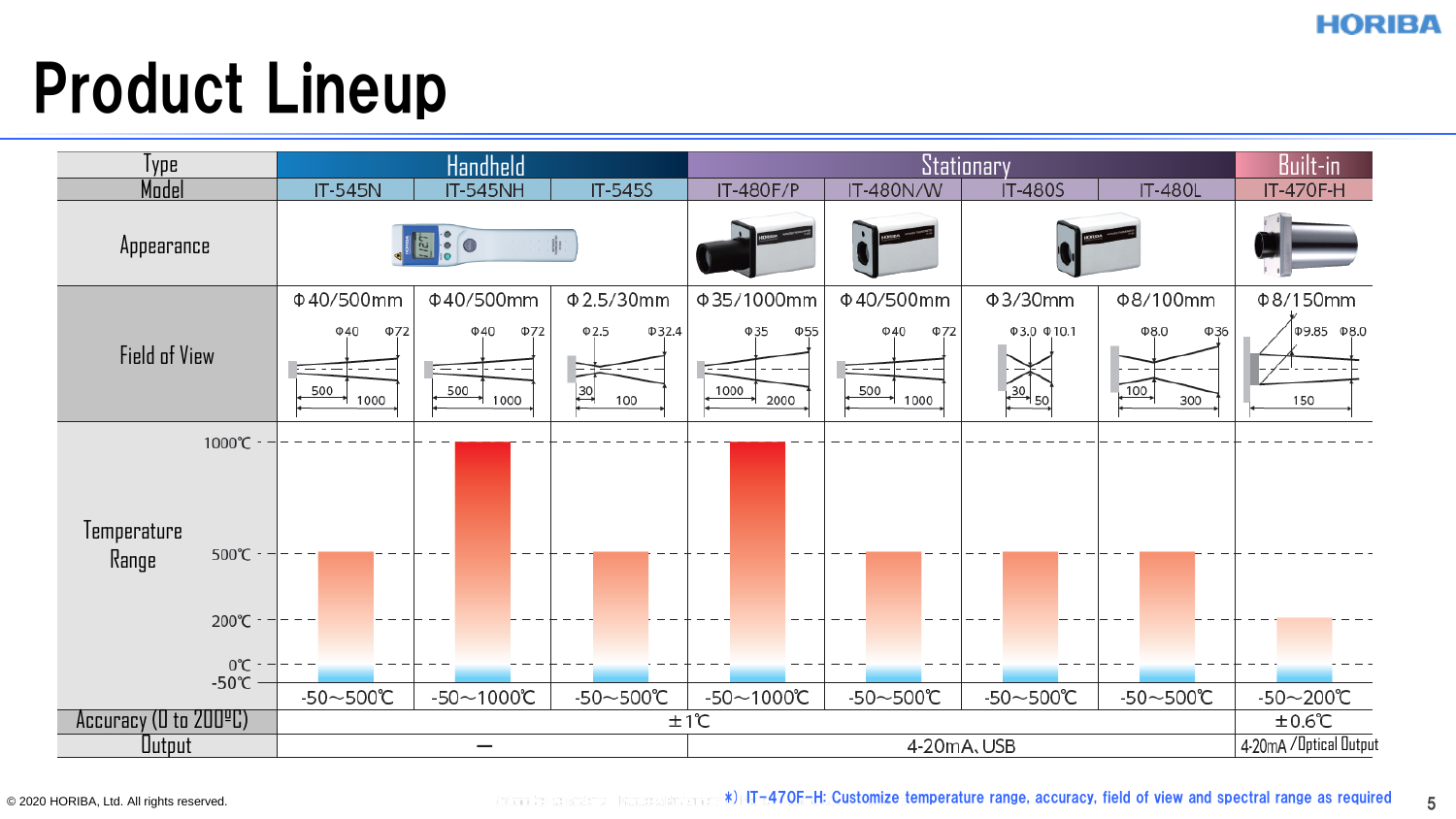## Application Examples